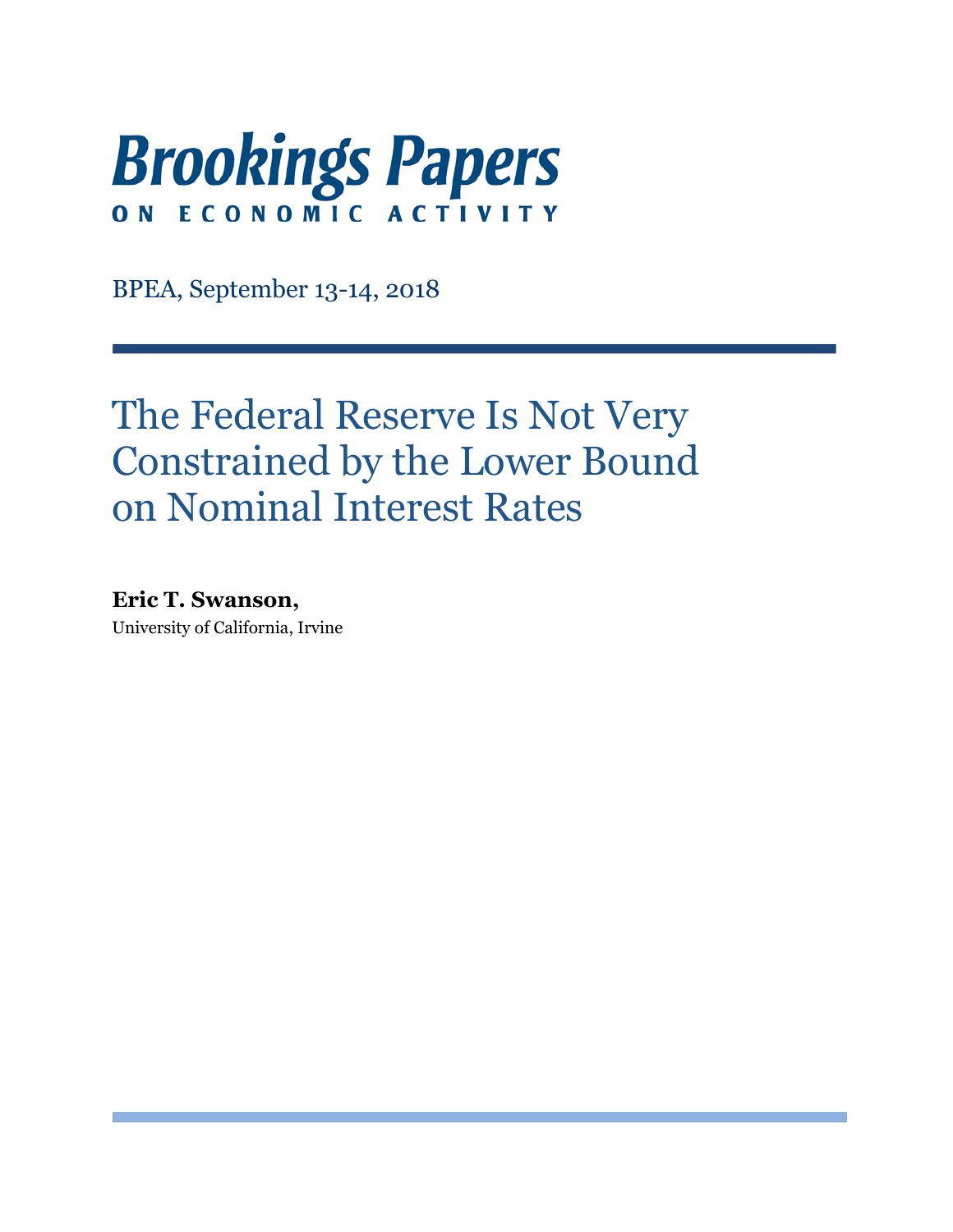#### **1. Introduction**

In December 2008, the Federal Reserve lowered the federal funds rate to essentially zero, where it remained until December 2015. Because U.S. currency carries an interest rate of zero, it's essentially impossible for the Fed to set the federal funds rate substantially below zero without triggering widespread conversion of deposits into currency. This constraint is commonly referred to as the "zero lower bound" (ZLB), or "effective lower bound" (ELB) to acknowledge that the bound may be somewhat negative rather than literally zero.

The existence of the Z/ELB has led many authors to conclude that it imposes a substantial constraint on the Fed's ability to conduct monetary policy in a low interest rate environment (e.g., Krugman, 1998; Williams, 2009; Kiley and Roberts, 2017). In this paper, I survey the recent literature to demonstrate exactly the opposite: that the Z/ELB has not been and is *not* a significant constraint on the Federal Reserve, either in the past or the future. This conclusion follows from three main observations: First, the Federal Reserve's forward guidance and largescale asset purchases (LSAPs) are effective monetary policy tools at the Z/ELB, in fact, about as effective as the federal funds rate in normal times. Second, during the 2008–15 U.S. ZLB period, the Fed was not very constrained in its ability to affect medium- and longer-term interest rates and the economy. Third, the risks of the Fed being significantly constrained by the ELB in the future are typically greatly overstated.

#### **2. The Fed Has Additional Monetary Policy Tools Available**

The first main observation is that the Federal Reserve has other monetary policy tools available to it beyond just changes in the current federal funds rate. In particular, there is a large and growing literature on the effectiveness of forward guidance—communication by the Federal Reserve about the likely future path of the federal funds rate over the next several quarters—and large-scale asset purchases, or LSAPs—purchases by the Federal Reserve of hundreds of billions of dollars of longer-term U.S. Treasury bonds and mortgage-backed securities.

Theoretically, a standard New Keynesian IS curve

$$
\hat{y}_t = E_t \hat{y}_{t+1} - \alpha \hat{r}_t + \varepsilon_t \tag{1}
$$

can be solved forward, assuming  $\lim_{j\to\infty} E_t\hat{y}_{t+j} = 0$ , to get

$$
\hat{y}_t = -\alpha E_t \sum_{j=0}^{\infty} \hat{r}_{t+j} + \varepsilon_t,\tag{2}
$$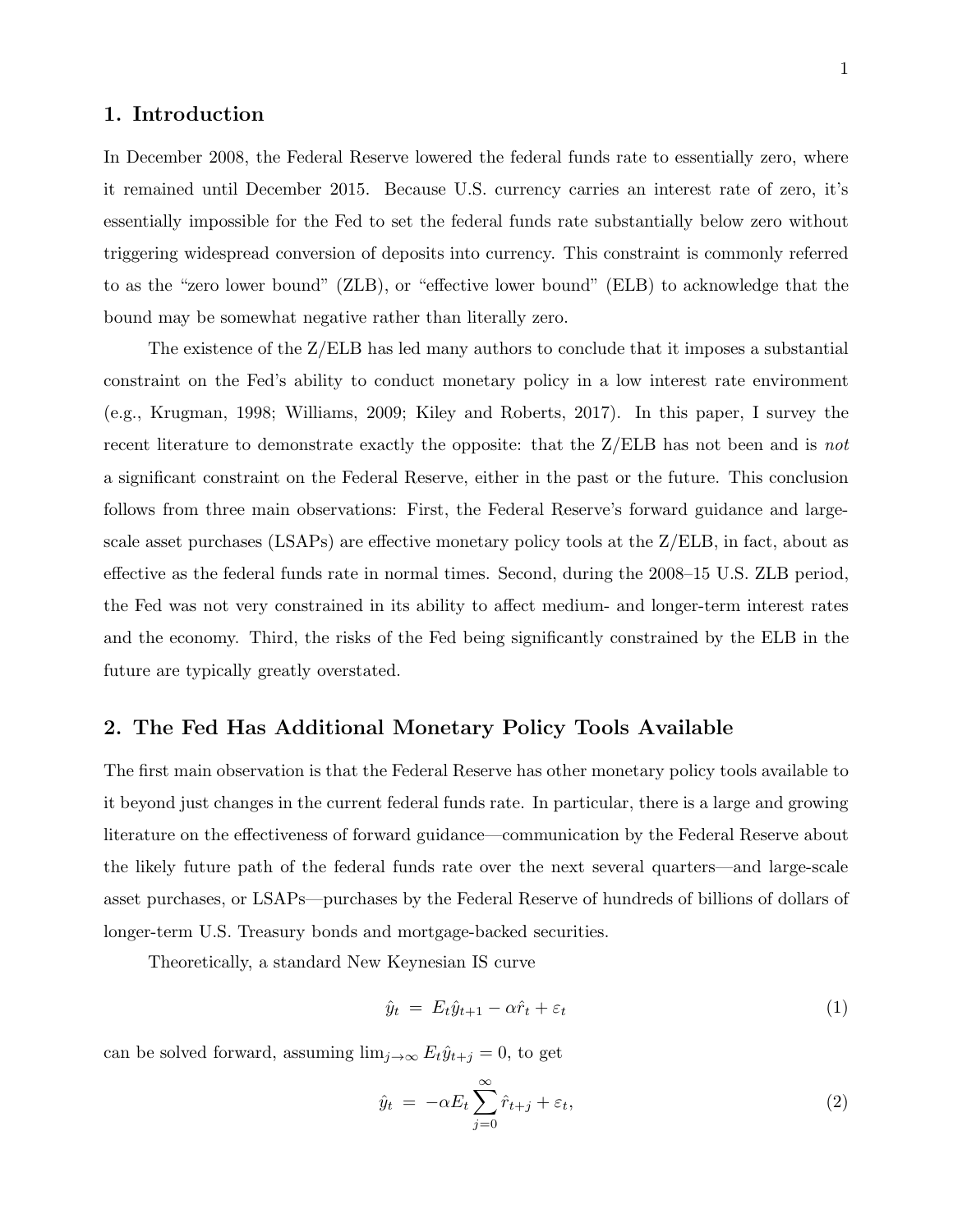where t indexes periods,  $\hat{y}_t$  is the output gap,  $\hat{r}_t$  the deviation of the one-period real interest rate from steady state,  $E_t$  denotes the mathematical expectation conditional on information at time  $t$ , and  $\varepsilon_t$  is a mean-zero shock. The infinite sum in equation (2) illustrates how the Fed can affect the current output gap by changing people's expectations about the future path of  $\hat{r}_{t+j}$  as well as the current value of  $\hat{r}_t$  itself. Reifschneider and Williams (2000) and Eggertsson and Woodford (2003) use this fact to show that, even at the ZLB, the Fed can still stimulate the economy as long as it can credibly commit to a lower path of short-term interest rates in the future, when the ZLB is no longer binding.

Empirically, Gürkaynak, Sack, and Swanson (2005, henceforth GSS) showed that changes in the federal funds rate alone were not sufficient to explain financial market reactions to Federal Reserve Federal Open Market Committee (FOMC) announcements, and that there was a second dimension of monetary policy that was being missed. GSS developed a measure of forward guidance based on high-frequency changes in a range of federal funds futures contracts around FOMC announcements, orthogonalized to the change in the current federal funds rate. They showed that forward guidance had highly statistically significant effects on financial markets and dramatically increased the explanatory power of FOMC announcements for financial market responses. GSS also showed that large movements in their measure of forward guidance were associated with FOMC statements about the future path of the federal funds rate. Their results demonstrated that forward guidance is effective, and have since been updated and confirmed for the U.S. and other countries by Brand, Buncic, and Turunen (2010), D'Amico and Farka (2011), Campbell et al. (2012), Leombroni et al. (2017), Swanson (2018), and others.

An equally large and growing literature finds that the Fed's LSAPs had economically and statistically significant effects on longer-term bond yields. These analyses range from high-frequency event studies of the U.S. (e.g., Gagnon et al., 2011; Krishnamurthy and Vissing-Jorgensen, 2011) and U.K. (e.g., Joyce et al., 2011) to historical studies of "Operation Twist" in 1961 (Swanson, 2011), to lower-frequency analyses of U.S. Treasury yields and spreads vis-a-vis Treasury supply from 1919–2008 (Krishnamurthy and Vissing-Jorgensen, 2012), to a no-arbitrage affine term structure model with quantity effects estimated from 1990–2011 (Hamilton and Wu, 2012). Swanson (2011) and Williams (2013) survey these estimates, but a common benchmark is that \$600 billion of LSAPs cause the 10-year Treasury yield to fall about 15 basis points (bp).

Swanson (2018) estimates the effects of both forward guidance and LSAP announcements on financial markets and finds that they are roughly as effective as changes in the federal funds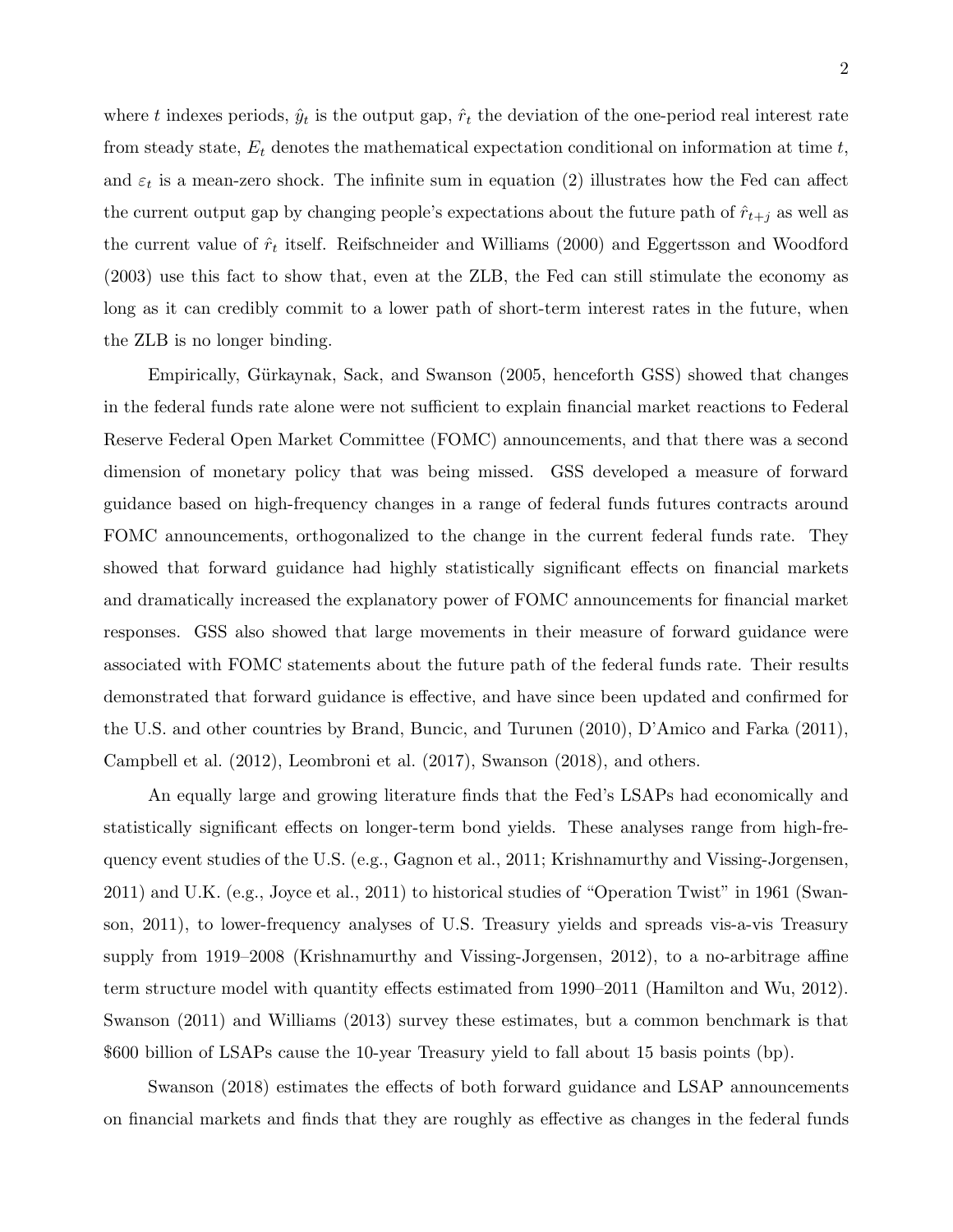## Table 1: Estimated Effects of Changes in the Federal Funds Rate, Forward Guidance, and LSAPs on Financial Markets, 1991–2015

|                                                                                                                                                                                                                                                    | Treasury yields |            |            | Baa        | $S\&P$     |                               |
|----------------------------------------------------------------------------------------------------------------------------------------------------------------------------------------------------------------------------------------------------|-----------------|------------|------------|------------|------------|-------------------------------|
|                                                                                                                                                                                                                                                    | $2$ -year       | 5-year     | $10$ -year | yield      | 500        | $\frac{\text{g}}{\text{yen}}$ |
| change in federal funds rate                                                                                                                                                                                                                       | $3.68***$       | $2.04***$  | $0.95***$  | 0.56       | $-0.30***$ | $-0.13***$                    |
| $[t-stat.]$                                                                                                                                                                                                                                        | $[13.91]$       | [8.56]     | [3.74]     | [1.51]     | $[-6.98]$  | $[-3.04]$                     |
| change in forward guidance                                                                                                                                                                                                                         | $4.85***$       | $5.09***$  | $3.92***$  | $1.99***$  | $-0.19***$ | $-0.18***$                    |
| $[t-stat.]$                                                                                                                                                                                                                                        | $[5.87]$        | $[5.49]$   | $[5.04]$   | $[3.96]$   | $[-3.92]$  | $[-3.71]$                     |
| change in LSAPs                                                                                                                                                                                                                                    | $-0.32$         | $-3.71***$ | $-5.68***$ | $-4.22***$ | 0.04       | $0.25***$                     |
| $[t-stat.]$                                                                                                                                                                                                                                        | $[-1.01]$       | $[-6.49]$  | $[-7.17]$  | $[-5.59]$  | [0.76]     | [3.97]                        |
| Coefficients $\beta$ from regressions $\Delta y_t = \alpha + F_t \beta + \varepsilon_t$ , where t indexes FOMC announcements, y denotes<br>a given bond yield or log asset price, $F$ the monetary policy factors estimated in Swanson (2018), and |                 |            |            |            |            |                               |

a given bond yield or log asset price,  $\tilde{F}$  the monetary policy factors estimated in Swanson (2018), and  $\Delta$  the change in a 30-minute window bracketing each FOMC announcement (1-day window for Baa yield). Coefficients are in units of basis points (for bond yields) or percentage points (for stock prices and exchange rates) per standard deviation change in monetary policy instrument. Bootstrapped t-statistics in square brackets; ∗∗∗ denotes statistical significance at the 1% level. See text and Swanson (2018) for details.

rate in normal times. Table 1 summarizes the results.<sup>1</sup> The first four columns report the effects of changes in the federal funds rate, forward guidance, and LSAPs on 2-, 5-, and 10-year Treasury yields and Moody's index of Baa-rated corporate bond yields, in units of basis points per standard deviation change in the policy instrument.<sup>2</sup> Thus, the effect of a one-standard-deviation increase in the federal funds rate is about 3.7bp on the 2-year Treasury yield; for forward guidance, the effect on the 2-year yield is bigger, about 4.9bp per standard deviation change; and for LSAPs, the effect is smaller, about *−*0.3bp, and not statistically significant. LSAPs primarily affect longer maturities and the federal funds rate shorter maturities, but overall the three policies have effects on yields that are broadly comparable in magnitude. This is further supported by the last two columns of Table 1, which report the effects on the S&P 500 and the dollar/yen exchange rate, in units of percentage points per standard deviation change in each policy instrument. The effects of all three policies have the signs one would expect—higher interest rates imply lower stock prices and dollar appreciation—and are roughly comparable in magnitude. These results all suggest

<sup>&</sup>lt;sup>1</sup> Some authors, such as Campbell et al. (2012), distinguish between two types of forward guidance announcements by the Fed—those that convey information about the economy vs. those that only convey information about monetary policy. Swanson (2018) does not try to separately identify these two types of forward guidance announcements, so the estimates in Table 1 represent an average forward guidance announcement effect.

<sup>&</sup>lt;sup>2</sup>The standard deviation of surprise changes in the federal funds rate is 8.8bp, measured over the period from 1991–2008; the standard deviation of surprise changes in forward guidance is 6bp in the one-year-ahead expected federal funds rate, as measured by eurodollar futures from 1991–2015; and the standard deviation of a surprise LSAP announcement is about \$250 billion of long-term bond purchases, measured over the period from 2009–15. See Swanson (2018) for details.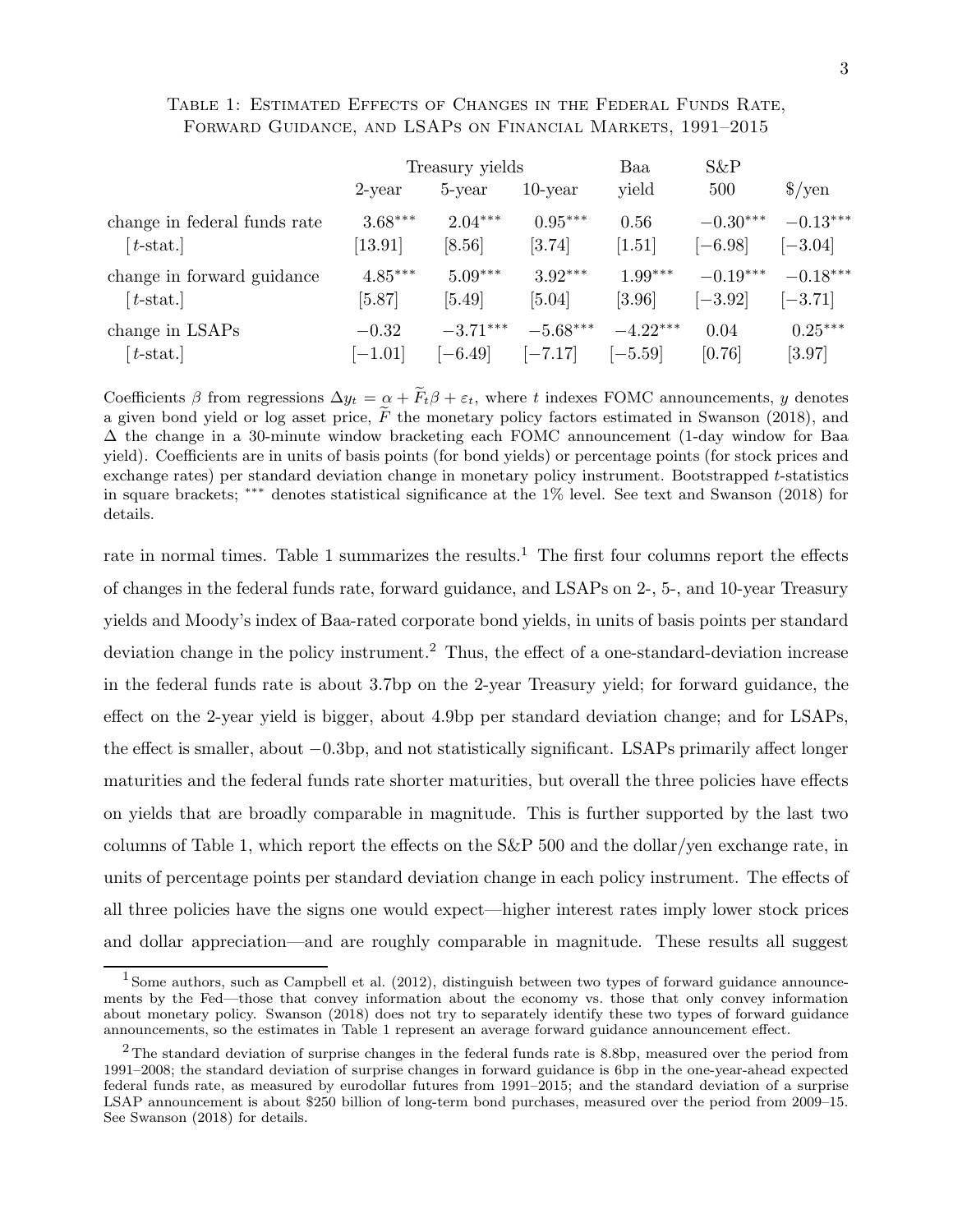that forward guidance and LSAPs are effective monetary policy tools; in fact, about as effective as changes in the federal funds rate in normal times.

Looking beyond high-frequency financial market responses, some authors have used detailed bank-level data to show that LSAPs have significant effects on bank lending. Rodnyansky and Darmouni (2017) show, via a differences-in-differences analysis of quarterly U.S. bank-level data, that banks that owned more LSAP-eligible mortgage-backed securities (MBS) increased business lending in response to the Fed's LSAPs. Di Maggio, Kermani, and Palmer (2016) apply a similar diff-in-diff analysis to monthly loan-level U.S. mortgage originations to show that conforming (eligible for purchase by Fannie Mae and Freddie Mac) mortgage originations increased in response to the Fed's LSAPs.<sup>3</sup> Koetter, Podlich, and Wedow (2017) analyze quarterly German bank-level, security-by-security data to show, via diff-in-diff, that German banks that held more eligible securities for the European Central Bank's Securities Markets Programme (SMP) increased lending in response to the program. Thus, the effects of LSAPs extend beyond just a high-frequency change in financial market prices.

Some authors have argued that, even though LSAPs had a significant effect on financial markets on impact, those effects tended to die out over time (e.g., Greenlaw et al., 2018). The monthly and quarterly bank-lending studies above provide evidence against this view—after all, if the financial market effects rapidly died out, why would banks increase their lending over subsequent months and quarters? Swanson (2018) also studies the persistence of financial market responses to LSAP announcements and finds that they were very persistent, with the exception of the very large and perhaps special "QE1" announcement on March 18, 2009. On that date, bond yields fell dramatically in response to the FOMC announcement, but then began to rise over subsequent weeks as the Dow gained over 1,000 points and the Fed's bank stress tests, released May 7, 2009, turned out better than markets expected; thus, the markets' behavior in those weeks may not be representative of the longer-run effects of LSAPs more generally. Figure 1 reproduces two charts from Swanson (2018) that show a tendency for the effects of LSAPs to die out when the March 18, 2009, observation is included (left-hand panel), but not when that one very influential announcement is excluded (right-hand panel).

To sum up thus far, there is a great deal of evidence that both forward guidance and LSAPs are effective monetary policy tools, in fact about as effective as changes in the federal funds rate

<sup>&</sup>lt;sup>3</sup>To be precise, Rodyansky and Darmouni (2017) and Di Maggio et al. (2016) find that the Fed's LSAP purchases of MBS had a significant effect on bank lending; the Fed's purchases of long-term Treasury securities during the "QE2" program did not seem to have such an effect.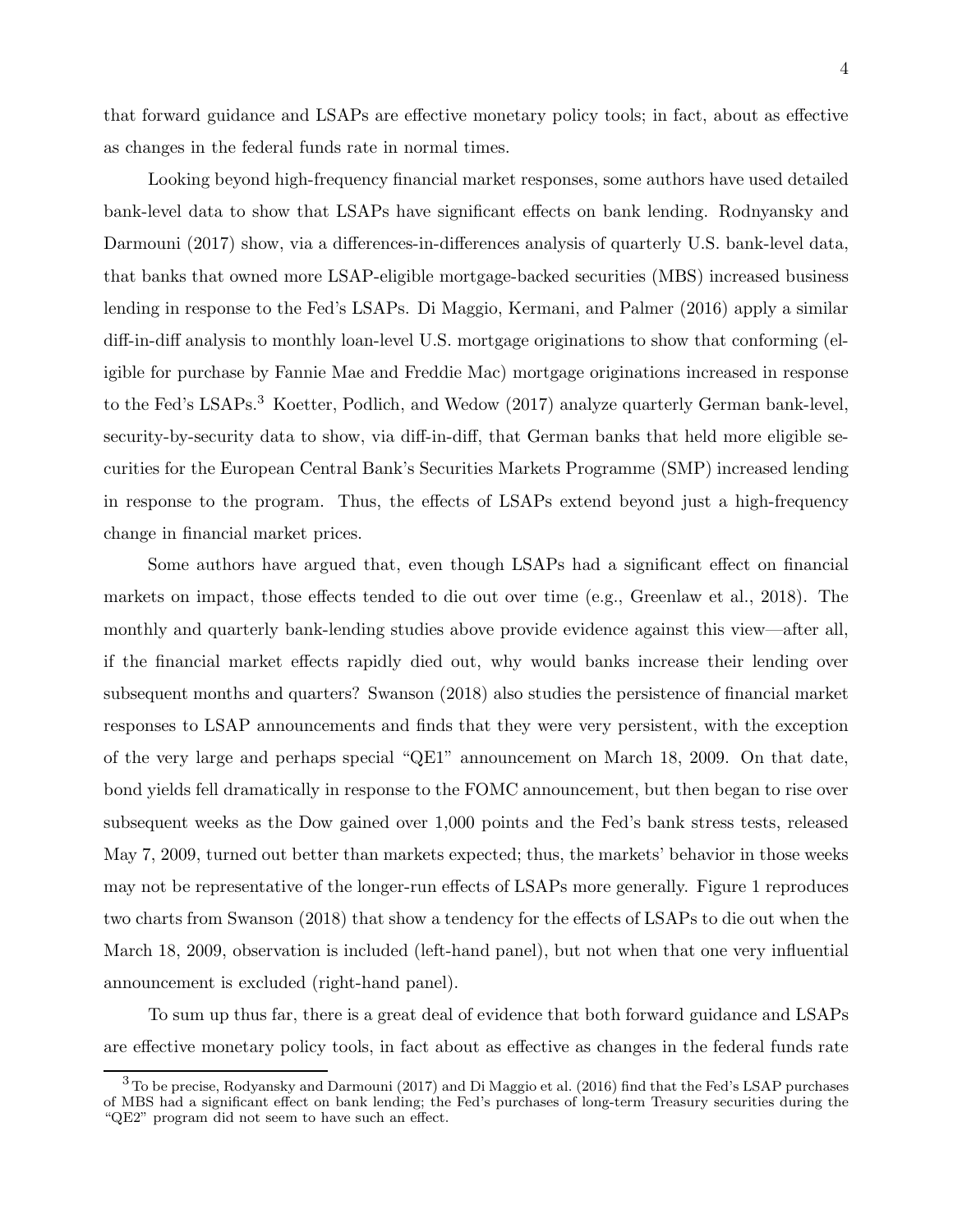

**Figure 1.** Estimated effects of LSAPs on 10-year zero-coupon Treasury yields, for different horizons h from 1 to 120 business days, including and excluding the influential March 18, 2009, "QE1" announcement. Estimated coefficients  $\hat{\gamma}_h$  (solid blue line) and bootstrapped  $\pm 1.96$ -standard-error bands (dashed red lines) borizon h (days)<br>**Figure 1.** Estimated effects of LSAPs on 10-year zero-coupon Treasury yields, for different horizons h<br>from 1 to 120 business days, including and excluding the influential March 18, 2009, "QE1" announcem dotted black lines) are from the same set of regressions estimated jointly via nonlinear least squares. See text and Swanson (2018) for details.

in normal times. There is also very strong evidence that LSAPs affected bank lending. Although some have argued that the effects of LSAPs are not persistent, that view seems to be driven by one very influential FOMC announcement on March 18, 2009, which may have been special for a number of reasons. Excluding that one announcement, the estimated effects of LSAPs on financial markets were essentially completely persistent.

## **3. The Fed Was Not Very Constrained by the ZLB in 2008–15**

The second main observation is that, during the 2008–15 ZLB period, the Federal Reserve was not very constrained in its ability to affect medium- and longer-term interest rates and the economy. A quick way to see this is in Figure 2, which plots the federal funds rate and 1-, 2-, 5-, and 10-year zero-coupon Treasury yields from  $2007-17<sup>4</sup>$  Although the federal funds rate is virtually zero and never changes from December 2008 to November 2015, the 2-year Treasury yield—which is a better measure of the overall stance of monetary policy, as can be seen in equation (2)—averages about 55bp during this period and fluctuates substantially over time, ranging between 16bp and 140bp and moving up or down every day along with the economic outlook.

 $4$ Zero-coupon yields are from the Gürkaynak, Sack, and Wright (2007) dataset, available from the Federal Reserve Board's web site.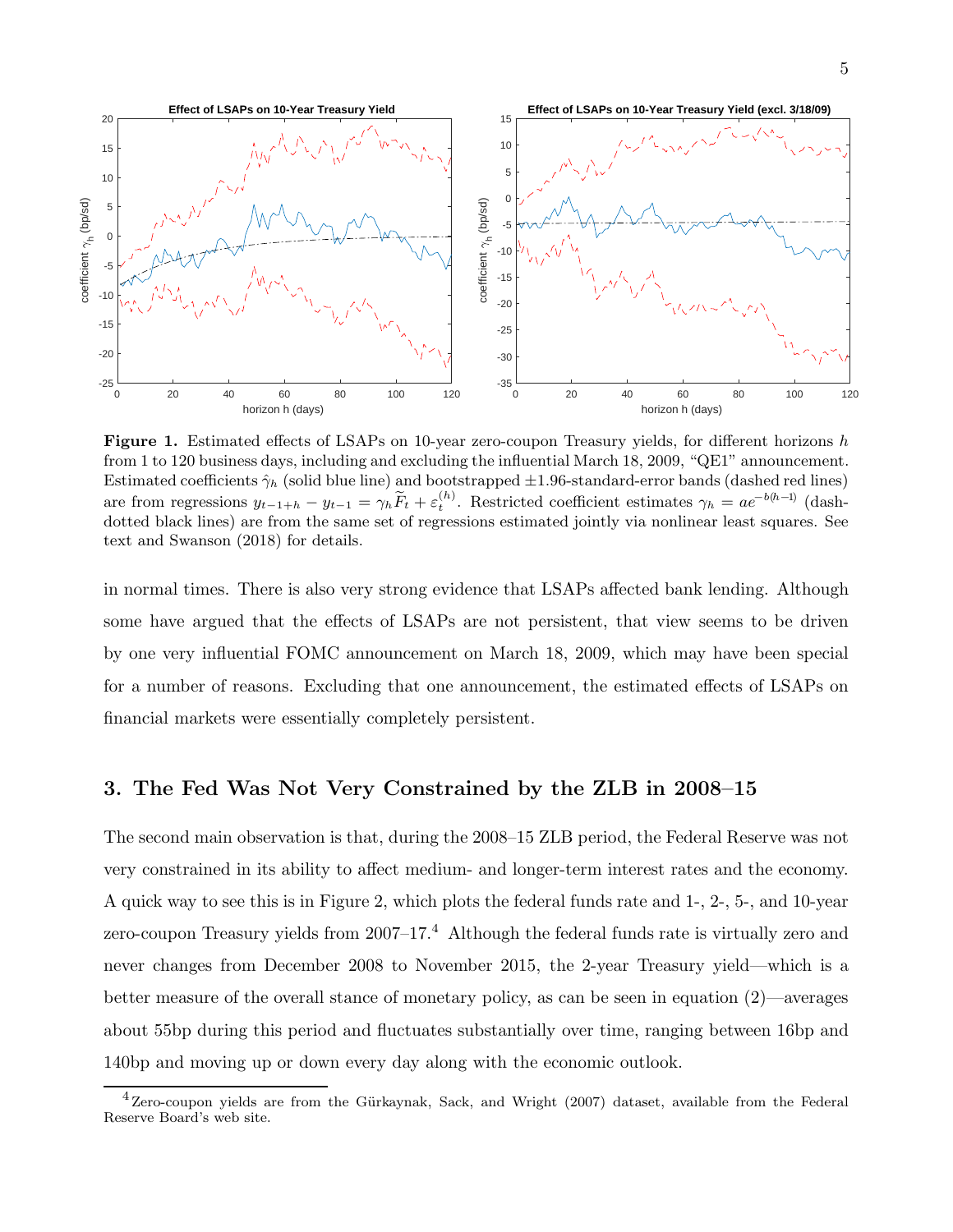

**Figure 2.** Federal funds rate and 1-, 2-, 5-, and 10-year zero-coupon Treasury yields from 2007 to 2018. See text for details.

Swanson and Williams (2014) extend this point by estimating how responsive the 2-year Treasury yield (and other yields) are to major macroeconomic announcements, relative to a benchmark sample from 1990–2000 when the ZLB was not a constraint. That is, they run dailyfrequency regressions of the form

$$
\Delta y_t = \gamma^\tau + \delta^\tau \beta X_t + \varepsilon_t,\tag{3}
$$

where t indexes business days,  $\Delta y_t$  is the one-day change in the 2-year Treasury yield (or other yield),  $X_t$  is an *n*-dimensional vector of major macroeconomic data releases that day (such as nonfarm payrolls, CPI, GDP, etc.),  $\beta$  is an *n*-dimensional vector of parameters containing the normal responsiveness of the 2-year Treasury yield to each of those releases, and the parameters  $\gamma^{\tau}$  and  $\delta^{\tau}$  are scalars that vary over time, with  $\delta^{\tau}$  normalized to unit mean over the baseline sample from 1990–2000.<sup>5</sup> Thus, the scalar  $\delta^{\tau}$  captures the overall sensitivity of the 2-year Treasury yield

 $5$  On most days, there is no news about a given macroeconomic statistic; thus, if the first column of X corresponds to nonfarm payrolls, then that column would be zero on every date  $t$  except once per month, when the nonfarm payrolls data is released. On each nonfarm payrolls announcement date, the first column of  $X_t$  contains the surprise component of the announcement—that is, the actual released value of nonfarm payrolls less the median market expectation from the day before. The scalar parameters  $\gamma^{\tau}$  and  $\delta^{\tau}$  are estimated over rolling 250-business-day windows, while the vector  $\beta$  is fixed over the whole sample. See Swanson and Williams (2014) for details.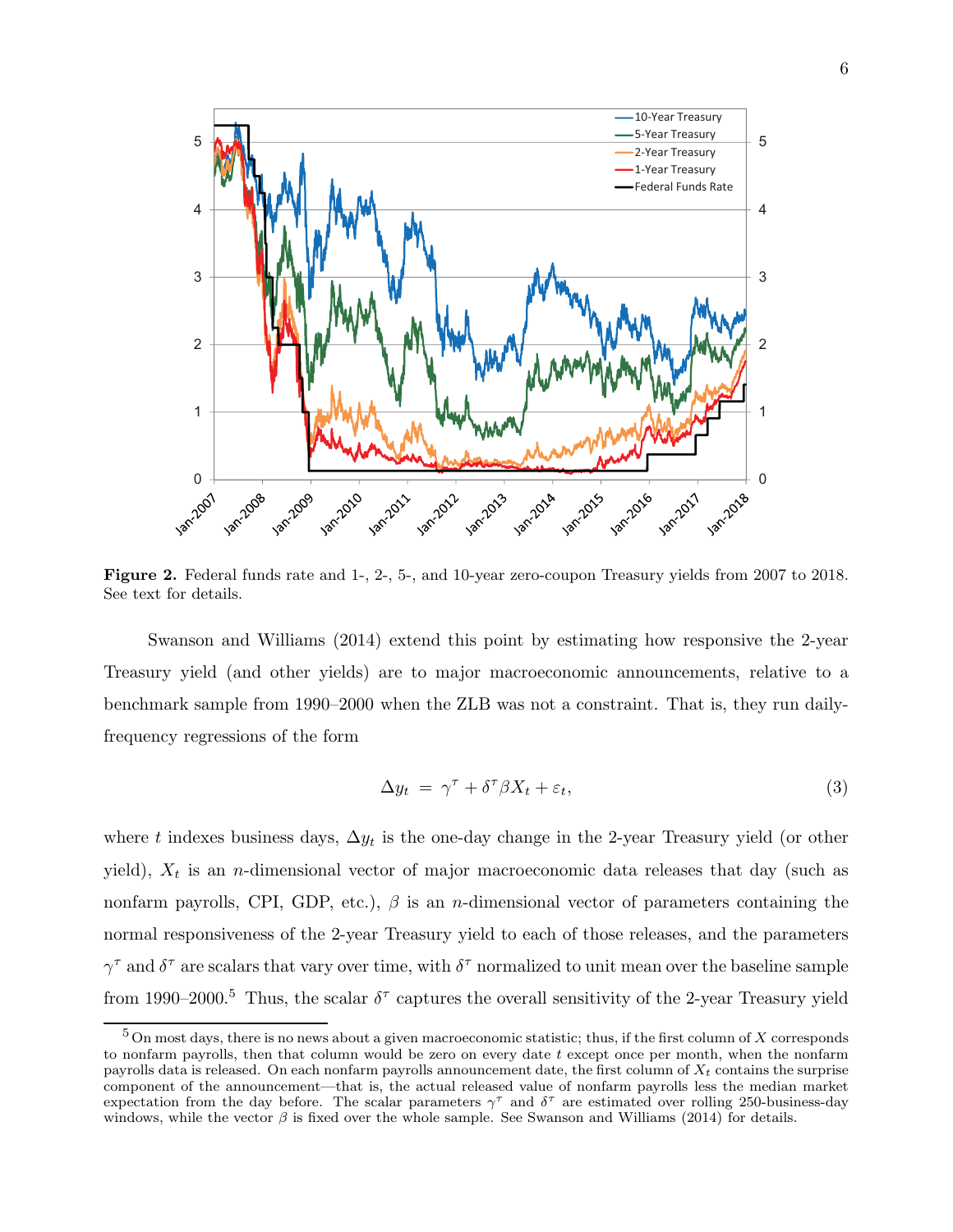

**Figure 3.** Time-varying sensitivity coefficients  $\delta^{\tau}$  from regression (3) applied to 2-year (left panel) and 5-year (right panel) Treasury yields. Dotted gray lines denote heteroskedasiticity-consistent *±*2-standarderror bands,  $\delta^{\tau} = 1$  corresponds to normal Treasury sensitivity to news,  $\delta^{\tau} = 0$  to complete insensitivity. Light yellow shaded regions denote  $\delta^{\tau}$  significantly less than 1; darker red shaded regions denote  $\delta^{\tau}$ significantly less than 1 and not significantly different from 0. See text and Swanson and Williams (2014) for details.

to major macroeconomic announcements around a given date, with  $\delta^{\tau} = 1$  corresponding to normal sensitivity to news and  $\delta^{\tau} = 0$  to complete insensitivity to news.

Figure 3 plots the time-varying sensitivity coefficients  $\delta^{\tau}$  from regression (3) for the 2- and 5year Treasury yields over the period 2001–15. The solid blue line in each panel plots the estimated value of  $\delta^{\tau}$  on each date  $\tau$ , while the dotted gray lines depict heteroskedasticity-consistent  $\pm 2$ standard-error bands. Horizontal black lines are drawn at 0 and 1 as benchmarks for comparison, corresponding to the cases of complete insensitivity to news and normal sensitivity, respectively. Light yellow shaded regions denote periods when the estimated value of  $\delta^{\tau}$  is significantly less than unity; in addition, if the hypothesis that  $\delta^{\tau} = 0$  cannot be rejected, then the region is shaded darker red. Thus, red shaded regions correspond to periods in which the Treasury yield was essentially insensitive to news, while lighter yellow shaded regions correspond to periods when the yield was partially—but not completely—unresponsive to news.

The left-hand panel of Figure 3 shows that, from 2008–11, the 2-year Treasury yield's sensitivity to news was essentially never significantly less than normal. From 2011 to mid-2014, the 2-year yield's sensitivity did drop below normal, but was still greater than zero, except for two very brief periods around the end of 2011. Thus, despite the fact that the federal funds rate (and other short-term interest rates) were completely constrained by the ZLB throughout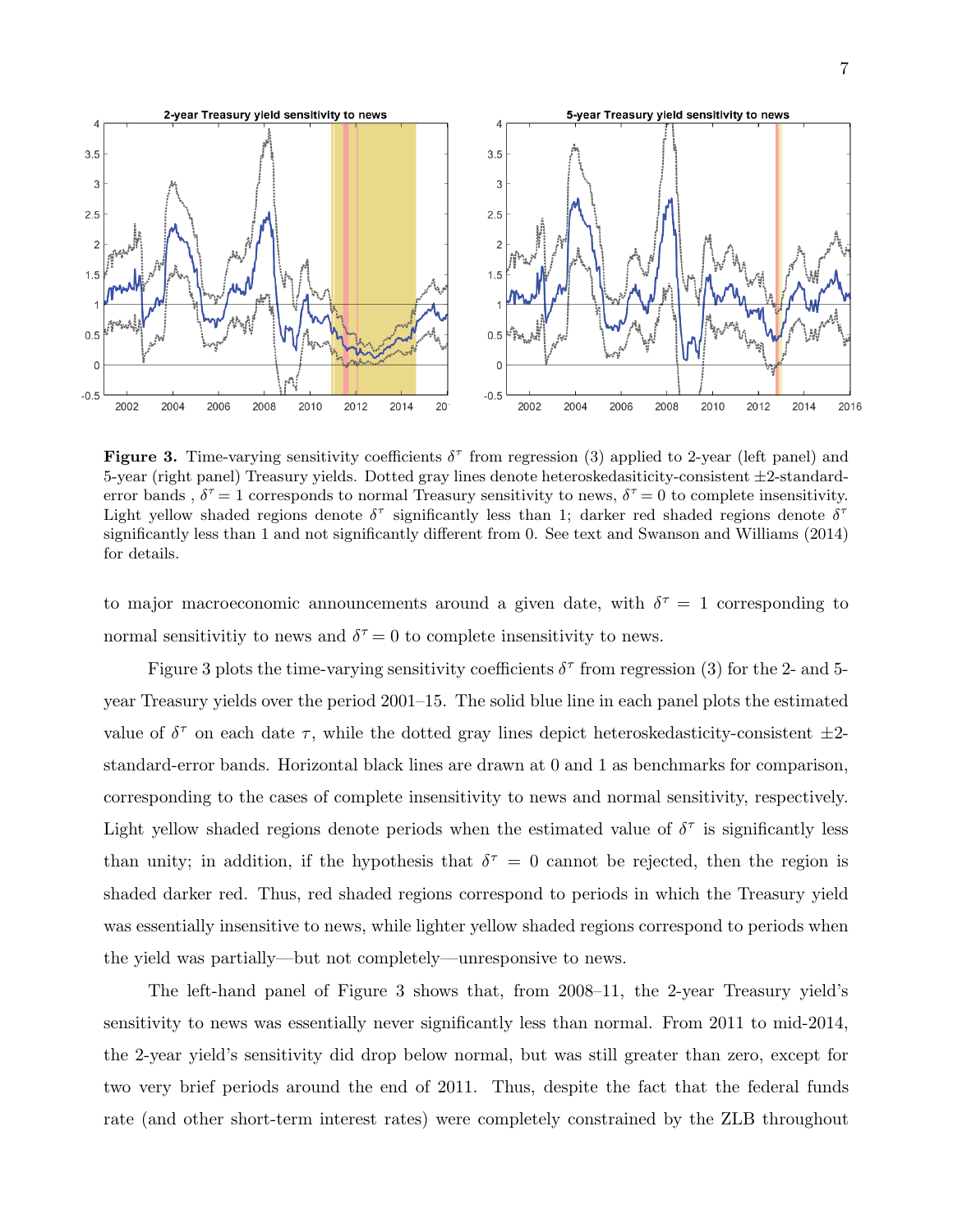2009–15, the 2-year Treasury yield continued to respond substantially to macroeconomic news. The 5-year Treasury yield, in the right-hand panel, was essentially never constrained by the ZLB during this period.

Carvalho, Hsu, and Nechio (2016) examine the effects of Federal Reserve communication on medium- and longer-term interest rates and come to the same conclusion. Those authors use textual analysis of newspaper articles in Factiva around each FOMC announcement to measure the perceived change in the Fed's "hawkishness" or "dovishness". They run regressions of mediumand longer-term Treasury yields on this measure of Fed communication, analogous to equation (3) above. Carvalho et al. (2016) show that their text-based measure of Fed communication had economically and statistically significant efffects on 2-, 5-, and 10-year Treasury yields throughout the 2008–15 ZLB period, with results that are generally very similar to Swanson and Williams (2014) and Figure 3, above. Their results provide direct evidence that the Fed was never very constrained in its ability to move medium- and longer-term interest rates throughout 2008–15.

Additional indirect evidence supporting this conclusion is provided by the macroeconomic VAR studies of Wu and Xia (2016) and Debortoli, Galí, and Gambetti (2018). Wu and Xia (2016) use an affine term structure model to estimate a "shadow federal funds rate" during the ZLB period—that is, a hypothetical negative federal funds rate that summarizes the effects of the Fed's unconventional monetary policies on the yield curve at each date. They estimate a VAR on output, inflation, and the shadow federal funds rate from 1960 to 2013, where the shadow federal funds rate is set equal to the federal funds rate in the pre-ZLB period, and find no evidence of a structural break in the VAR between the pre-ZLB and ZLB periods. They conclude that the Fed was able to affect the macroeconomy during the ZLB period in much the same way as it did before, albeit through unconventional rather than conventional monetary policy.

Debortoli et al. (2018) estimate VAR models with time-varying parameters and come to the same conclusion. They find no evidence of a change in the U.S. economy's responses to a technology shock or a demand shock in the pre-ZLB and ZLB periods. They also show that their methods would detect clear evidence of such a change if the economy followed a standard New Keynesian model and monetary policy was conducted by a Taylor-type interest rate rule that faced a ZLB constraint. They conclude that the Fed's unconventional monetary policies during the ZLB period were essentially a perfect substitute for changes in the federal funds rate.

Finally, Skaperdas (2017) performs a multi-sector analysis of the U.S. economy from 1970 or 1988 to 2012. He ranks sectors by their interest rate sensitivity in the pre-2008 period, with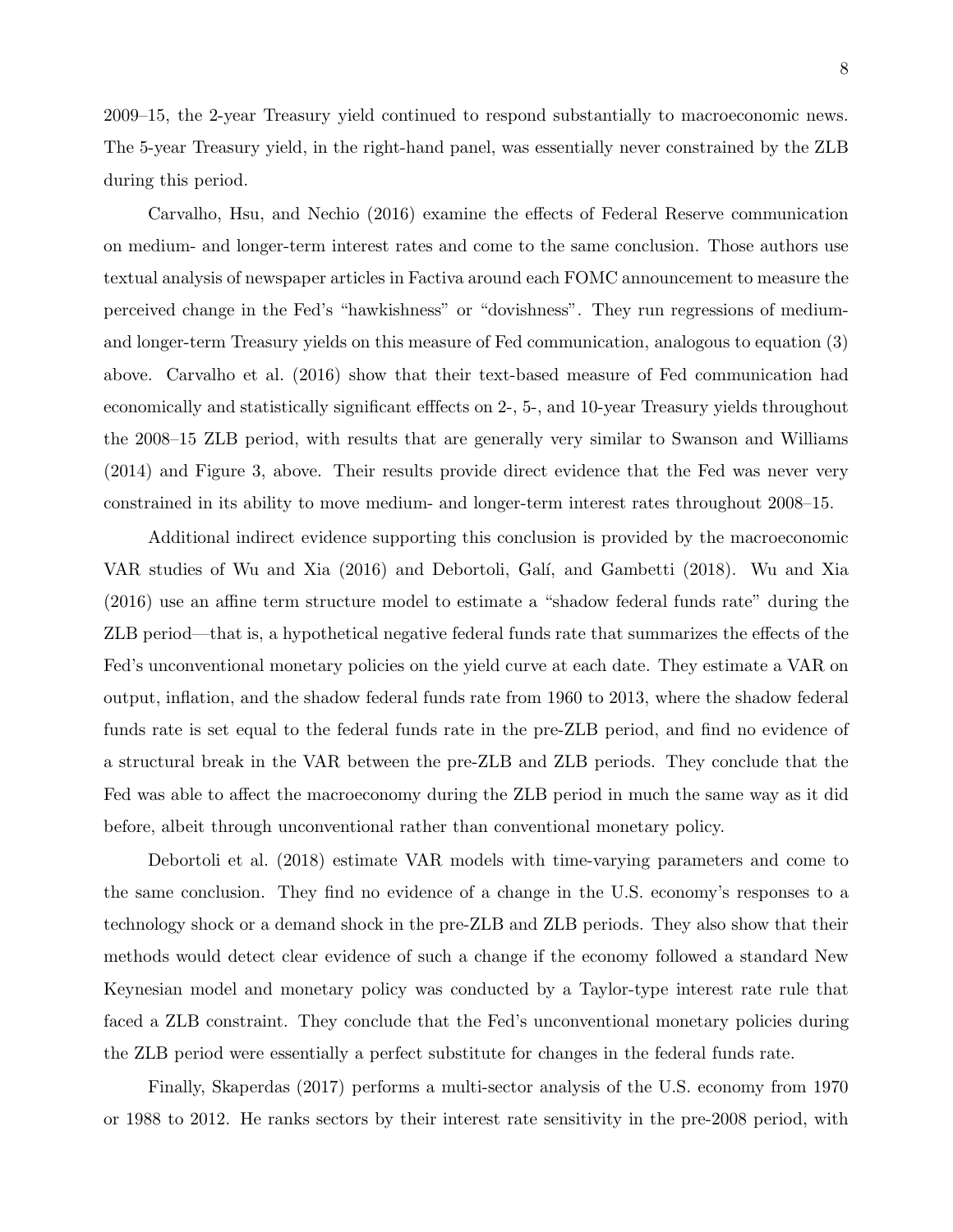sectors like construction, mining, and transportation being the most interest-sensitive and health care and services the least sensitive. If interest rates were kept artificially higher than normal by the ZLB in 2008–15, then interest-rate-sensitive sectors of the economy should have performed relatively worse than they did following the previous 1990–91 and 2001–03 recessions. Skaperdas (2017) shows that this was not the case: interest-rate-sensitive sectors performed about as well after 2007–09 as they did following previous recessions. Like Wu and Xia (2016) and Debortoli et al. (2018), he concludes that the Fed's forward guidance and LSAPs during the ZLB period were able to lower medium- and longer-term interest rates in much the same way as in previous recessions.

To sum up the results of this section, the Fed was not very constrained in its ability to affect medium- and longer-term interest rates throughout the ZLB period. Moreover, explicit tests for a structural break or change in macroeconomic behavior around 2009 fail to find any evidence that the economy behaved differently during the ZLB period than before, suggesting that the Fed's unconventional monetary policies during that period were a close substitute for changes in the federal funds rate.

#### **4. Risks of Being Constrained by the ELB in the Future Are Overstated**

Finally, the risks of the Fed being significantly constrained by the effective lower bound (ELB) in the future are typically greatly overstated. There are three main reasons for this overstatement: first, the federal funds rate must be constrained by the ELB for several quarters, rather than just one quarter, to have a noticeable effect on the economy; second, central banks in Europe have demonstrated that the ELB is substantially below zero, at least *−*0.75 percent and probably a bit below *−*1 percent; and third, even in those rare cases when the federal funds rate is at the ELB for several quarters, the Fed has alternative monetary policy tools available to it, as discussed above.

Christiano, Eichenbaum, and Rebelo (2011) study the effects of fiscal policy in a standard medium-scale New Keynesian model at the ZLB. They show that when the ZLB constrains the short-term interest rate for 8 or 12 quarters, the fiscal multiplier is substantially larger than normal because the standard monetary policy response to the fiscal shock is shut down. However, they also show that when the ZLB binds for only 4 quarters, then the fiscal multiplier is *not* any larger than normal (Christiano et al., 2011, footnote 11). The intuition for this result is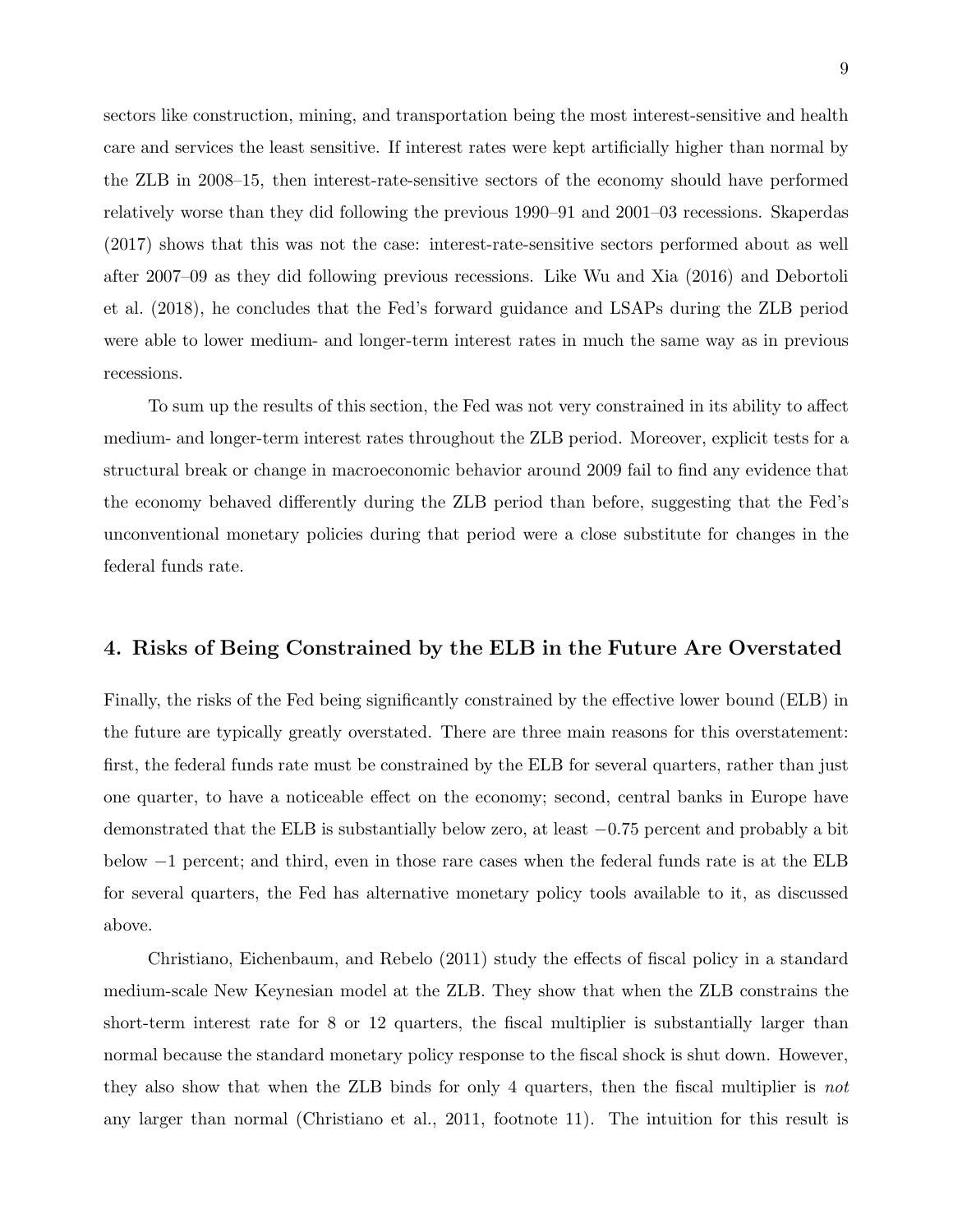straightforward: according to equation (2), above, the output gap today is determined by the entire expected path of the federal funds rate, not just the federal funds rate today. If the federal funds rate is only constrained by the ZLB for a few periods, then the effect on the sum in (2) is relatively small, and the effect on the economy is correspondingly small. This helps to clarify that the ZLB is not a significant constraint on the economy unless it binds for several quarters  $(e.g., 8 \text{ or more}).$ 

Additionally, several central banks in Europe have shown that the ELB is substantially less then zero. In December 2014, the Swiss National Bank lowered the target for its short-term policy rate to *−*0.25 percent, followed by an additional cut to *−*0.75 percent in January 2015, where it has remained since. In Sweden, the Riksbank lowered its short-term policy rate to *−*0.1 percent in February 2015, followed by several additional rate cuts that brought it down to *−*0.5 percent in February 2016, where it has remained since. For the euro area, the European Central Bank reduced the lower end of its policy rate corridor, the deposit facility rate, to *−*0.1 percent in June 2014, followed by several additional cuts that lowered it to *−*0.4 percent in March 2016, where it has remained since; importantly, money market interest rates have traded near the lower end of the ECB's corridor throughout this period. In Denmark, the Nationalsbank lowered its deposit rate to *−*0.2 percent in July 2012 and eventually reduced it to *−*0.75 percent in February 2015, although they have since raised it to *−*0.65 percent. All of these central banks have maintained negative policy rates for several years with no widespread conversion of deposits into currency.<sup>6</sup> Evidently, the ELB in Europe is substantially below zero, at least *−*0.75 percent and probably a bit below *−*1 percent.

A concern that is sometimes raised regarding negative policy rates is that they might not pass through to other interest rates in the economy. For retail deposit rates, there is some evidence that this is the case (e.g., Eggertsson, Juelsrud, and Wold, 2017). However, De Rezende (2017) finds no difference in the pass-through from changes in the Swedish policy rate to Swedish government bond yields before and after the negative policy rate regime. Turk (2016) shows that policy rate cuts in Sweden and Denmark passed through to money market rates and bank loan interest rates in those countries to the same extent during the negative interest rate regime as before, and Turk (2016) and Gros et al. (2016) report that banks increased a variety of fees on retail customers as a substitute for charging those depositors an explicitly negative interest

 $6$ This is especially remarkable given that the ECB offers EUR500 denomination notes and the Swiss National Bank CHF1000 notes.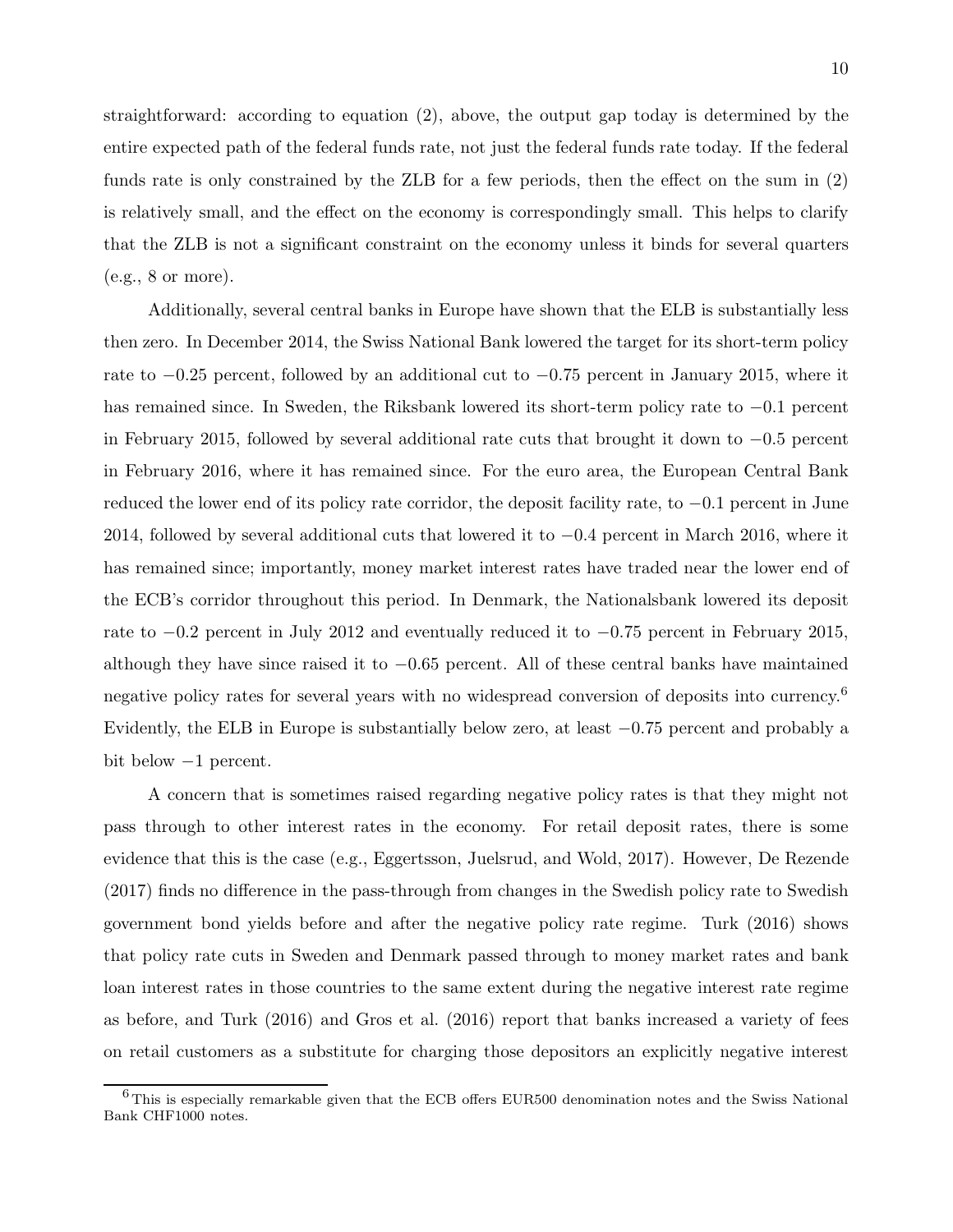rate. Demiralp, Eisenschmidt, and Vlassopoulos (2017) analyze quarterly individual euro area bank balance sheet data and find that banks increased lending in response to policy rate cuts in the negative policy rate regime by at least as much as before.<sup>7</sup> Overall, the pass-through from negative monetary policy rates to other financial market rates does not seem to be inhibited by the policy rate being negative.<sup>8</sup>

Together, these two observations—that the ELB is significantly less than zero and must bind for 8 quarters or more to have noticeable effects on the economy—imply that previous estimates of the risks of the Fed facing a significant ELB constraint in the future are typically greatly overstated. For example, Kiley and Roberts (2017) define the ELB to be 0 percent—a ZLB—and then simulate a structural model to count the number of quarters in which the federal funds rate is less than or equal to zero, even if that episode lasts for just one quarter. Reifschneider and Williams (2000) and Williams (2009) perform calculations very similar to Kiley and Roberts  $(2017)$ , albeit with a less pessimistic shock distribution.<sup>9</sup> Obviously, these calculations greatly overstate the number of times the short-term interest rate drops below a more realistic ELB of *−*0.75 percent for 8 quarters or more, which is the economically relevant question.

Even in those rare cases when the nominal interest rate does fall that far for that long, the simple calculations in Williams (2009) and Kiley and Roberts (2017) ignore the existence of unconventional monetary policies such as forward guidance and LSAPs. As shown in the previous two sections, there is extensive evidence that these policies are effective and provide a close substitute for changes in the federal funds rate.

#### **5. Caveats**

Although the observations above are supported by a wide variety of papers, data sets, and methods, there are still a few caveats to keep in mind.

<sup>7</sup>To be precise, Demiralp et al. (2017) compare more vs. less retail-deposit-funded banks. They show that more retail-deposit-funded banks, which are hit harder by negative policy rates, were relatively more likely to increase lending, reduce reserves, and increase government securities holdings in response to interest rate cuts in the negative policy rate regime than before.

<sup>&</sup>lt;sup>8</sup>A second, related concern regarding negative policy rates is that they might depress bank profitability, which in turn might reduce bank lending or have other deleterious effects on the economy. However, because retail deposit rates are less than the policy rate, this argument applies to low *positive* interest rates just as much as it applies to negative rates; thus, if the Fed was willing to lower the federal funds rate from 0.75 percent to 0, it should be essentially just as willing to lower the funds rate into negative territory. In addition, Turk (2016) and Gros et al. (2016) found no decrease in the profitability of Danish and Swedish banks in the negative policy rate regime, perhaps because banks were able to increase fees to offset their retail deposit interest expenses.

 $<sup>9</sup>$ Kiley and Roberts (2017) draw shocks from the empirical distribution of shocks to the U.S. economy from</sup> 1970 to 2015, which implies that the U.S. will face another financial crisis and Great Recession every 40–45 years, on average.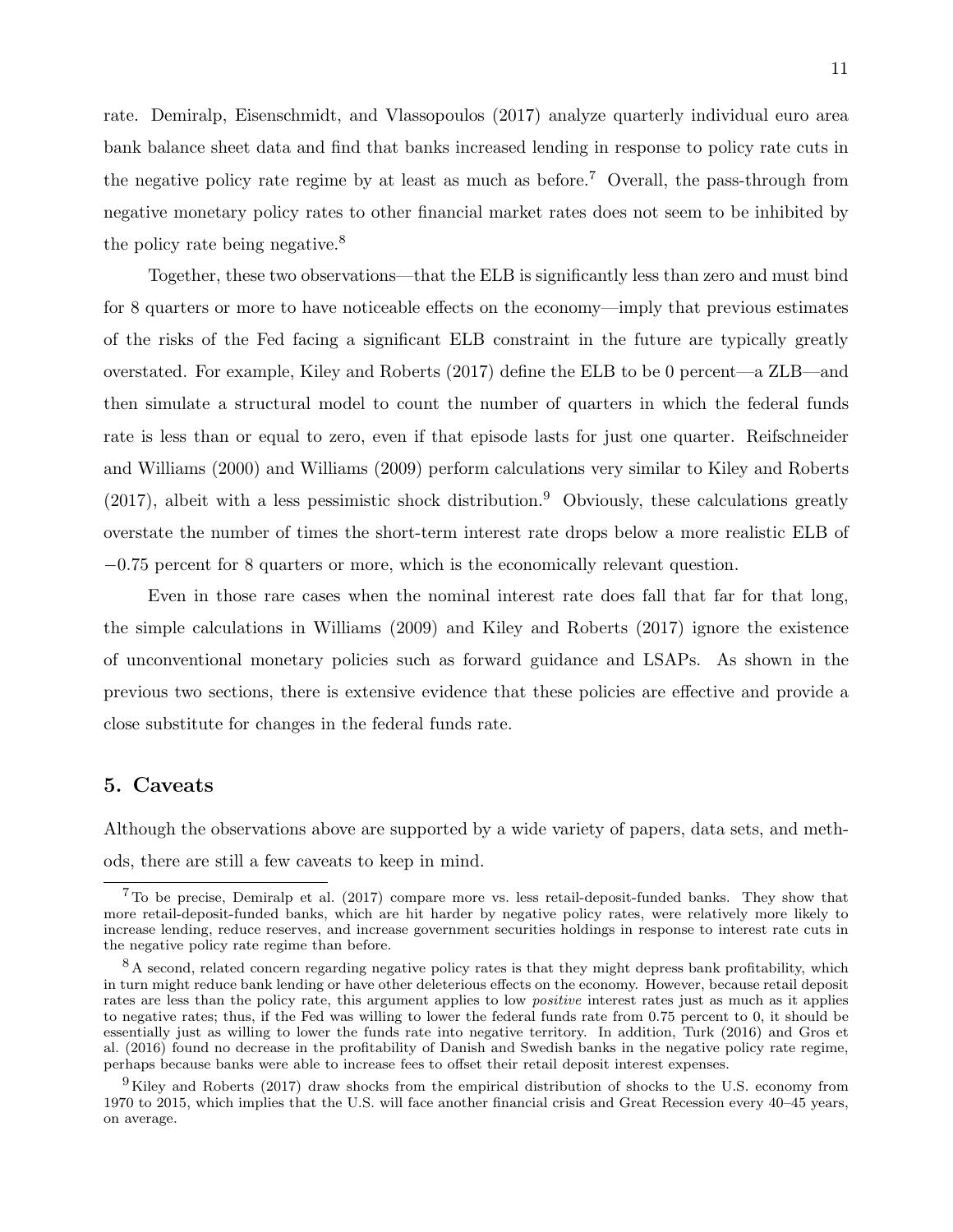First, in a very severe ELB scenario, in which the federal funds rate is expected to be at the lower bound for more than 8 quarters, the effectiveness of forward guidance could become much lower than in the past. This almost happened in 2012 (see Figure 3), when financial markets expected the ZLB to be a constraint for long enough that the 2-year Treasury yield's sensitivity to news fell substantially. In the end, the 2-year yield's sensitivity never fell to zero, but if such a severe ELB constraint arose in the future, the 2-year Treasury yield could cease to be a viable instrument of forward guidance. In principle, the Fed could work around this constraint by extending its forward guidance to even longer horizons, but in practice the Fed chair may have difficulty committing his or her successor to a given path for the federal funds rate. However, even in such a dire situation as this, the Fed still has the ability to conduct LSAPs and influence financial markets and the economy through that channel. As shown in Table 1, above, LSAPs have effects that are similar in magnitude to those of the federal funds rate and forward guidance, but operate substantially farther out along the yield curve.

Second, there may be political constraints that make it difficult for the Fed to use LSAPs and negative interest rates. During the 2008–15 U.S. ZLB period, LSAPs seemed to be poorly understood by the public and in many cases evoked strong negative reactions, such as being called "almost treasonous" by Texas Governor Rick Perry.<sup>10</sup> And even though the Fed never used negative interest rates in 2008–15, the idea evokes similarly vehement opposition from many commercial and investment bankers, presumably due to fears about bank profitability: for example, Deutsche Bank CEO John Cryan argued they have "fatal consequences," Allianz chief economic adviser Mohamed El-Erian called them an "insane experiment," Janus Capital financial manager Bill Gross said "Capitalism... cannot function" with them, Barclays CEO Jes Staley stated that "they are not helpful," and BlackRock CEO Larry Fink told shareholders they bring "potentially dangerous financial and economic consequences."<sup>11</sup> Given this opposition, it may be more difficult for the Fed to pursue these policies than the literature surveyed above would suggest.

<sup>&</sup>lt;sup>10</sup> "Rick Perry: 'Quantitative Easing Akin to Treason,'" The Guardian, Aug. 11, 2016.

<sup>11</sup> "Deutsche CEO: Negative Rates Have 'Fatal Consequences'," *CNBC,* Aug. 25, 2016, Jeff Cox; "Negative Interest Rates Confront Growing Chorus of CEO Critics," *Bloomberg,* Apr. 27, 2016, Finbarr Flynn; "Bill Gross Steps Up Criticism of Fed, Central Banks for Zero Rates," *Reuters Business News,* Aug. 31, 2016, Jennifer Alban; "Barclays (BCS) CEO Staley: 'Negative Interest Rates Are Not Helpful'," *TheStreet.com,* Sep. 12, 2016, Ian Wenik.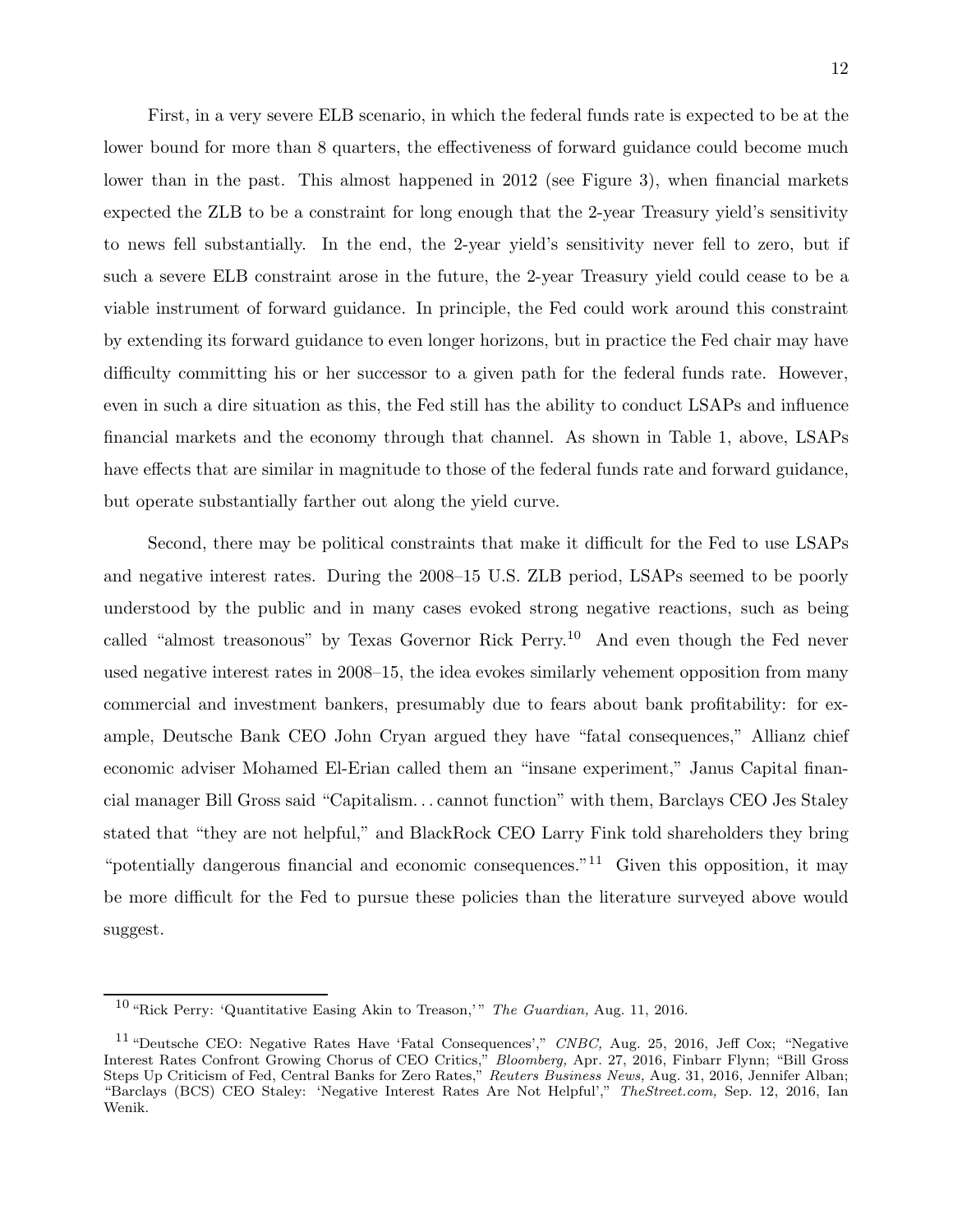## **6. Conclusions**

The Federal Reserve has not been and is not significantly constrained by the lower bound on nominal interest rates, either in the past or the future. This conclusion is supported by three main observations: First, the Fed's forward guidance and LSAPs are effective monetary policy tools, about as effective as changes in the federal funds rate in normal times. Second, during 2008– 15, the Fed was not very constrained in its ability to affect medium- and longer-term interest rates and the economy. And third, the risks of the Fed being constrained by the ELB in the future are typically greatly overstated. These observations are supported by dozens of papers analyzing a variety of countries and data sets and using a wide variety of methods, ranging from highfrequency financial market responses to affine term structure models to macroeconomic VARs to quarterly bank-level lending data. Although there are a few caveats to keep in mind, the overall conclusion is robust to these concerns.

# **References**

- Brand, Claus, Daniel Buncic, and Jarkko Turunen (2010). "The Impact of ECB Monetary Policy Decisions and Communication on the Yield Curve," *Journal of the European Economic Association* 8, 1266–1298.
- Campbell, Jeffrey, Charles Evans, Jonas Fisher, and Alejandro Justiniano (2012). "Macroeconomic Effects of Federal Reserve Forward Guidance," *Brookings Papers on Economic Activity,* Spring, 1–53.
- Carvalho, Carlos, Eric Hsu, and Fernanda Nechio (2016). "Measuring the Effect of the Zero Lower Bound on Monetary Policy," *Federal Reserve Bank of San Francisco Working Paper* 2016–06.
- CHRISTIANO, LAWRENCE, MARTIN EICHENBAUM, AND SERGIO REBELO (2011). "When Is the Government Spending Multiplier Large?" *Journal of Political Economy* 119, 78–121.
- D'AMICO, STEFANIA, AND MIRA FARKA (2011). "The Fed and the Stock Market: An Identification Based on Intraday Futures Data," *Journal of Business and Economic Statistics* 29, 126–137.
- De Rezende, Rafael (2017). "The Interest Rate Effects of Government Bond Purchases Away from the Lower Bound," *Journal of International Money & Finance* 74, 165–186.
- DEBORTOLI, DAVIDE, JORDI GALÍ, AND LUCA GAMBETTI (2018). "On the Empirical (Ir)Relevance of the Zero Lower Bound Constraint," *Barcelona GSE Working Paper* 1013.
- DEMIRALP, SELVA, J. EISENSCHMIDT, AND T. VLASSOPOULOS (2017). "Negative Interest Rates, Excess Liquidity, and Bank Business Models: Banks' Reaction to Unconventional Monetary Policy in the Euro Area," unpublished manuscript, European Central Bank.
- Di Maggio, Marco, Amir Kermani, and Christopher Palmer (2016). "How Quantitative Easing Works: Evidence on the Refinancing Channel," *NBER Working Paper* #22638.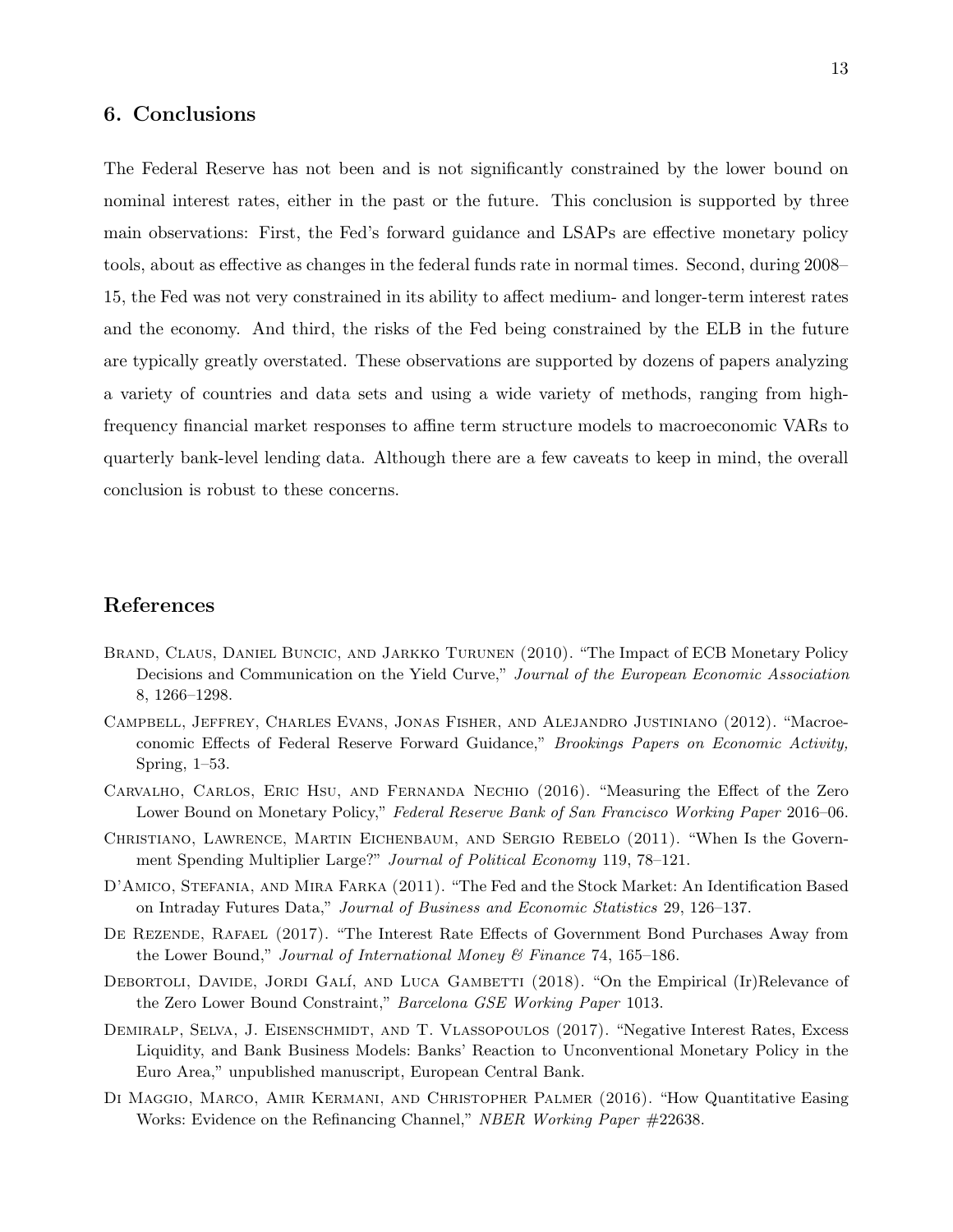- Eggertsson, Gauti, and Michael Woodford (2003). "The Zero Interest-Rate Bound and Optimal Monetary Policy," *Brookings Papers on Economic Activity,* Spring, 139–235.
- EGGERTSSON, GAUTI, RAGNAR JUELSRUD, AND ELLA GETZ WOLD (2017). "Are Negative Nominal Interest Rates Expansionary?" *NBER Working Paper* # 24039.
- Gagnon, Joseph, Matthew Raskin, Julie Remache, and Brian Sack (2011). "The Financial Market Effects of the Federal Reserve's Large-Scale Asset Purchases," *International Journal of Central Banking* 7, 3–43.
- Greenlaw, David, James Hamilton, Ethan Harris, and Kenneth West (2018). "A Skeptical View of the Impact of the Fed's Balance Sheet," *NBER Working Paper* #24687.
- Gros, Daniel, Christophe Blot, Paul Hubert, Maria Demertzis, and Guntram Wolff (2016). "How Do Low and Negative Interest Rates Affect Banks' Activity and Profitability in the Euro Area?" *European Parliament Monetary Dialogue* 2016–04, November.
- GÜRKAYNAK, REFET, BRIAN SACK, AND ERIC SWANSON (2005). "Do Actions Speak Louder than Words? The Response of Asset Prices to Monetary Policy Actions and Statements," *International Journal of Central Banking* 1, 55–93.
- GÜRKAYNAK, REFET, BRIAN SACK, AND JONATHAN WRIGHT (2007). "The U.S. Treasury Yield Curve: 1961 to the Present," *Journal of Monetary Economics* 54, 2291–2304.
- Hamilton, James, and Jing Cynthia Wu (2012). "The Effectiveness of Alternative Monetary Policy Tools in a Zero Lower Bound Environment," *Journal of Money, Credit, and Banking* 44, 3–46.
- Joyce, Michael, Ana Lasaosa, Ibrahim Stevens, and Matthew Tong (2011). "The Financial Market Impact of Quantitative Easing in the United Kingdom," *International Journal of Central Banking* 7, 113–161.
- Kiley, Michael, and John Roberts (2017). "Monetary Policy in a Low Interest Rate World," *Brookings Papers on Economic Activity* Spring 2017, 317–372.
- KOETTER, MICHAEL, NATALIA PODLICH, AND MICHAEL WEDOW (2017). "Inside Asset Purchase Programs: The Effects of Unconventional Policy on Bank Competition," *ECB Working Paper* #2017.
- Krishnamurthy, Arvind, and Annette Vissing-Jorgensen (2011). "The Effects of Quantitative Easing on Interest Rates: Channels and Implications for Policy," *Brookings Papers on Economic Activity,* Fall, 215–265.
- Krishnamurthy, Arvind, and Annette Vissing-Jorgensen (2012). "The Aggregate Demand for Treasury Debt," *Journal of Political Economy* 120, 233–267.
- Krugman, Paul (1998). "It's Baaack! Japan's Slump and the Return of the Liquidity Trap," *Brookings Papers on Economic Activity,* Fall, 137–187.
- Leombroni, Matteo, Andrea Vedolin, Gyuri Venter, and Paul Whelan (2017). "Central Bank Communication and the Yield Curve," unpublished manuscript, Boston University.
- Reifschneider, David, and John Williams (2000). "Three Lessons for Monetary Policy in a Low Inflation Era," *Journal of Money, Credit, and Banking* 32, 936–966.
- Rodnyansky, Alexander, and Olivier Darmouni (2017). "The Effects of Quantitative Easing on Bank Lending Behavior," *Review of Financial Studies* 30, 3858–3887.
- Skaperdas, Arsenios (2017). "How Effective Is Monetary Policy at the Zero Lower Bound? Identification through Industry Heterogeneity," *Federal Reserve Board Finance and Economics Discussion Series* 2017–073.
- Swanson, Eric (2011). "Let's Twist Again: A High-Frequency Event-Study Analysis of Operation Twist and Its Implications for QE2," *Brookings Papers on Economic Activity,* Spring, 151–188.